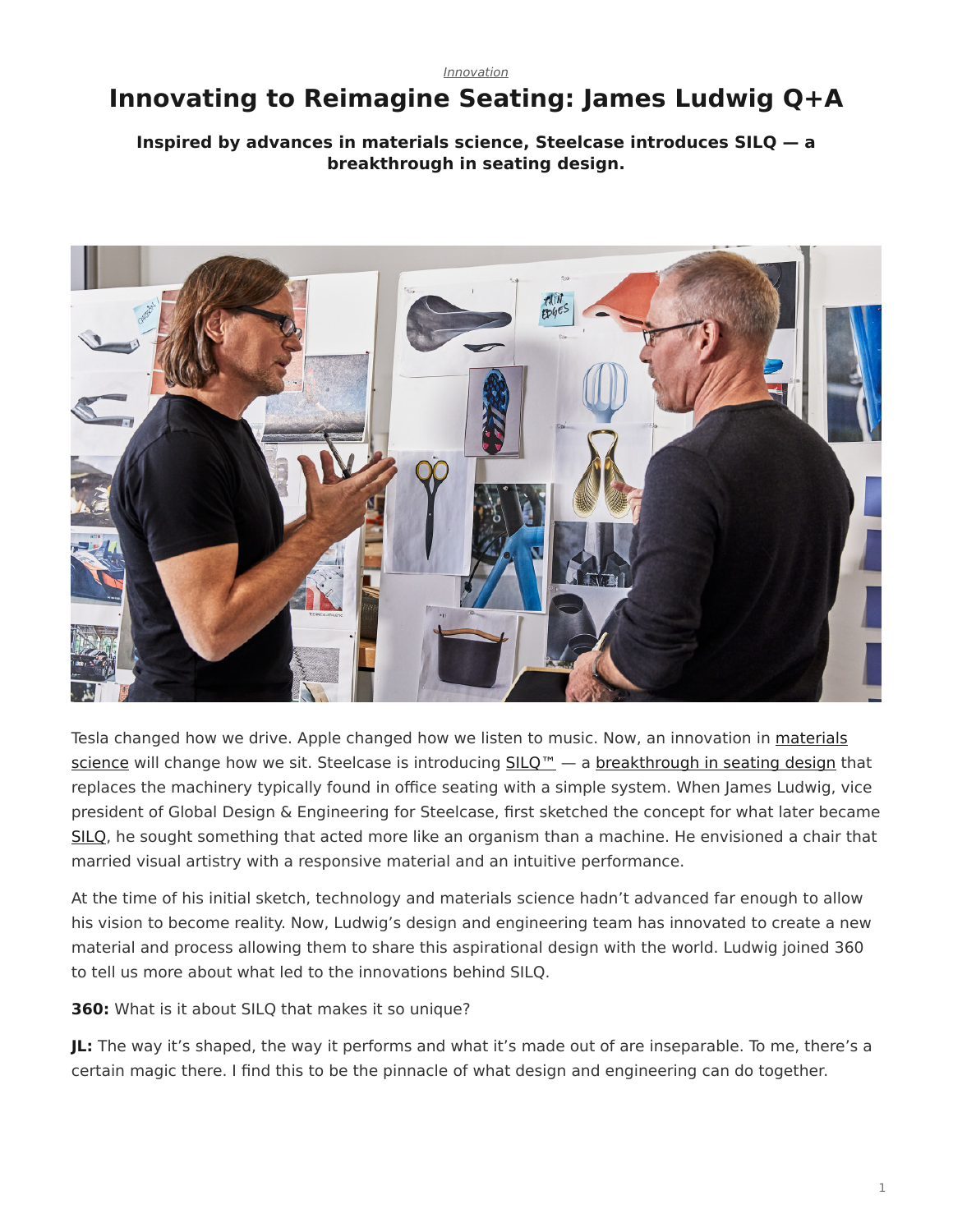Typical task chairs designed for people who need support at a desk all day have hundreds of parts. SILQ has 30. The idea of driving all of our complex motion into a simple design makes it move more like an organism. We took cues from biology. It's intuitive. So, when you sit down, it adjusts to you. It moves the way you move. It's tailored to respond to all the inputs you give it by simply sitting in SILQ. It's like it knows you. We wanted to create a movement and a ride that was not just simple, but really countered people's notions that they could feel good without thinking about it. There's nothing to adjust on SILQ except height.

## **SEATING. REDEFINED.**

Stay up-to-date with news and product information about SILQ.

**360:** What inspired the first sketch of what is now SILQ?

**JL:** The intuition that led to the original sketch was really a design and engineering challenge. We were in search of über simplicity — replacing the machinery with more of an organism. But, we didn't want to just cover up the mechanism or hide it, we wanted to eliminate it. We wanted the material to become the mechanism. At the time of the idea, technology and materials science just weren't there yet. It wasn't feasible, so the project sat on the shelf. Then, we began work to understand carbon fiber. And, we were able to launch the [LessThanFive Chair](https://www.steelcase.com/products/side-guest-chairs/lessthanfive-chair/) which pushes the boundaries of material properties around lightness and stiffness.

I started thinking about the other properties of carbon fiber, namely used in the paralympic sprinters leg — which is the ultimate in durability, flexibility and responsiveness. I talked to my chief engineer — who is absolutely brilliant — and we agreed to pick the idea back up that has now become SILQ.

**360:** How did your team work on this project to invent something completely new?

**JL:** There's so much discussion right now about how to help people be more creative and innovative. We had the benefit of having the permission to experiment, fail and learn. We had to build and break constantly. Our small team had the time and resources to explore.

We kept pushing ourselves. Our engineers and designers have never worked more closely together. The people making the prototypes worked adjacent to our project room and the team met every morning for months. There was no passing the baton back and forth. The team was there together, solving problems as they came up. It was a more agile way of problem solving for us and it worked. We were willing to take risks and create things we previously thought were not possible.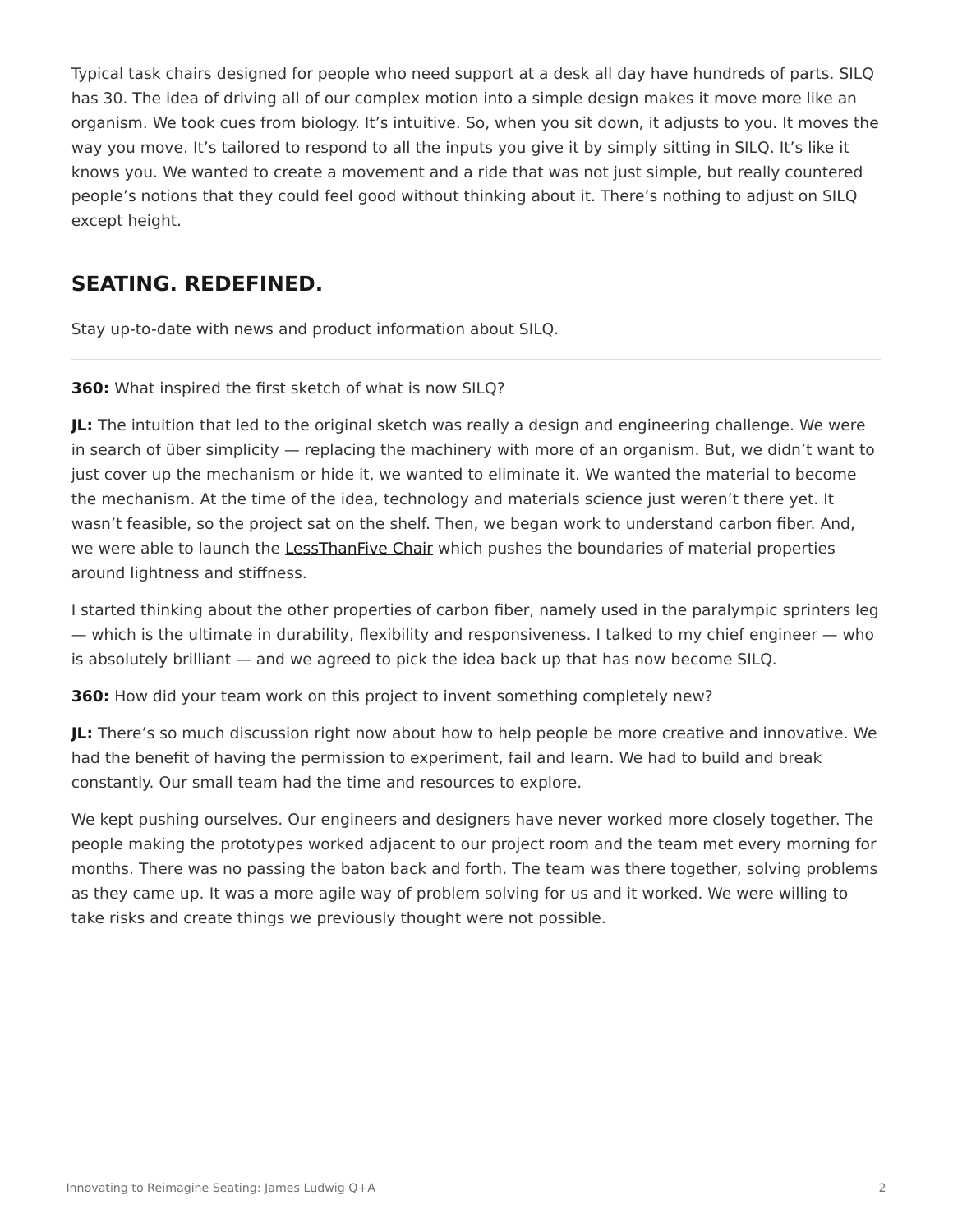

**360:** SILQ is being offered in carbon fiber and this new high-performance polymer you invented. How did you innovate to create this new material?

**JL:** Carbon fiber is a premium material. After our team solved the design and engineering challenge with carbon fiber, I went back to them and asked them to create a version that was more accessible. After a lot of work, the team created a version that achieved that vision. What's amazing is that our engineering team invented a new material, a high-performance polymer, using our new process that's patent-pending. It embodies the qualities of carbon fiber and makes SILQ available on a mass scale. In addition to the material, our team also invented the process for making the chair which is why SILQ is the intersection of the visual language, the performance language and the material composition to create something brand new.

**360:** Will your experience creating SILQ change how you approach projects in the future?

**JL:** SILQ is really the beginning of a chapter in which we are able to achieve things we have not imagined before. Science and technology are augmenting human creativity and accelerating innovation. Creating the conditions for curiosity and rewarding those behaviors lead to breakthroughs and discoveries. SILQ is just the start. A true innovation is when you solve something and people say, "I didn't know I wanted that…but, yes, I want that." It solves a problem and removes friction from their lives.

For more information about SILQ, visit [info.steelcase.com/silq-steelcase/](https://info.steelcase.com/silq-steelcase?utm_source=dotcom&utm_medium=blog-post&utm_campaign=silq&utm_content=silq-lander).